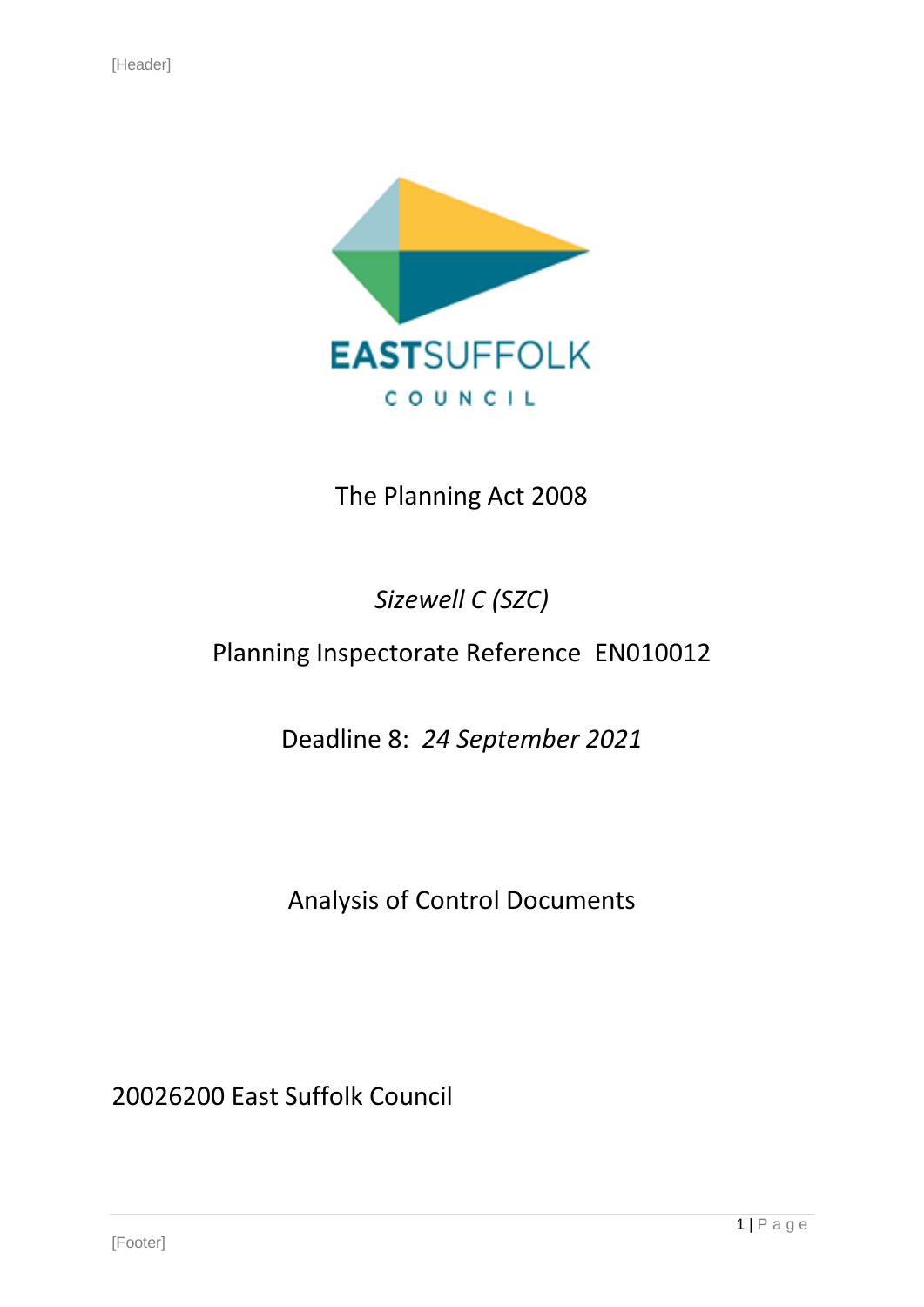#### **1 Introduction**

- 1.1 This document sets out East Suffolk Council's analysis of the gaps and inconsistencies in the suite of control documents as presented in Table 2 of the Applicant's response to the ExA's commentary on the dDCO is [REP7-058].
- 1.2 The Applicant has, in Table 2 of the document referred to in paragraph 1.1 above, split the documents into 'level 1'(covered in section 2 of this document) and 'level 2' documents (covered in section 3 of this document). This document follows the approach used by the Applicant.

#### **2 Level 1 documents: Control Documents**

#### *Code of Construction Practice (CoCP) (REP5-078 Revision 4)*

2.1 This is a Certified document listed in Schedule 22 and Article 2 of the dDCO. CoCP is incorrectly defined in the dDCO. Schedule 22 refers to 8.11(A). The current version is 8.11(C) which only appears in the name of the PDF, not on the face of the document. The most recent version is revision 4 but Schedule 22 states revision 2. Definition in Schedule 22 needs to be corrected.

### *Terrestrial Ecology Monitoring and Mitigation Plan (TEMMP) (REP5-088 Revision 2)*

2.2 Schedule 22 which currently does not refer to a revision number ought to do so. Reference to this document throughout application documentation needs to be consistent. Is it the 'Terrestrial Ecology Monitoring and Mitigation Plan' or 'Terrestrial Monitoring and Mitigation Plan'?

#### *Drainage Strategy (REP2-033 Revision 2)*

2.3 Referred to in the examination library and on the title page of the document as 'Outline Drainage Strategy'. Reference to this document throughout application documentation needs to be consistent. Is it the 'Outline Drainage Strategy' or the 'Drainage Strategy' or do both of these documents exist? If the latter, how do these two interrelate?

#### *Rights of Way Strategy (REP3-013 Revision 3)*

2.4 Schedule 22 lists this as the Public Rights of Way Strategy and refers to revision 1. In the examination library and on the title page this is referred to as 'Rights of Way and Access Strategy'. The draft DCO refers to this as the 'Public Rights of Way Strategy'. Reference to this document throughout application documentation, including Schedule 22 of the draft DCO, needs to be consistent. Is it, 'Rights of Way Strategy', 'Rights of Way and Access Strategy' or the 'Public Rights of Way Strategy'?

*Section 1.3 Lighting Management Plan (APP-182, Revision 1)*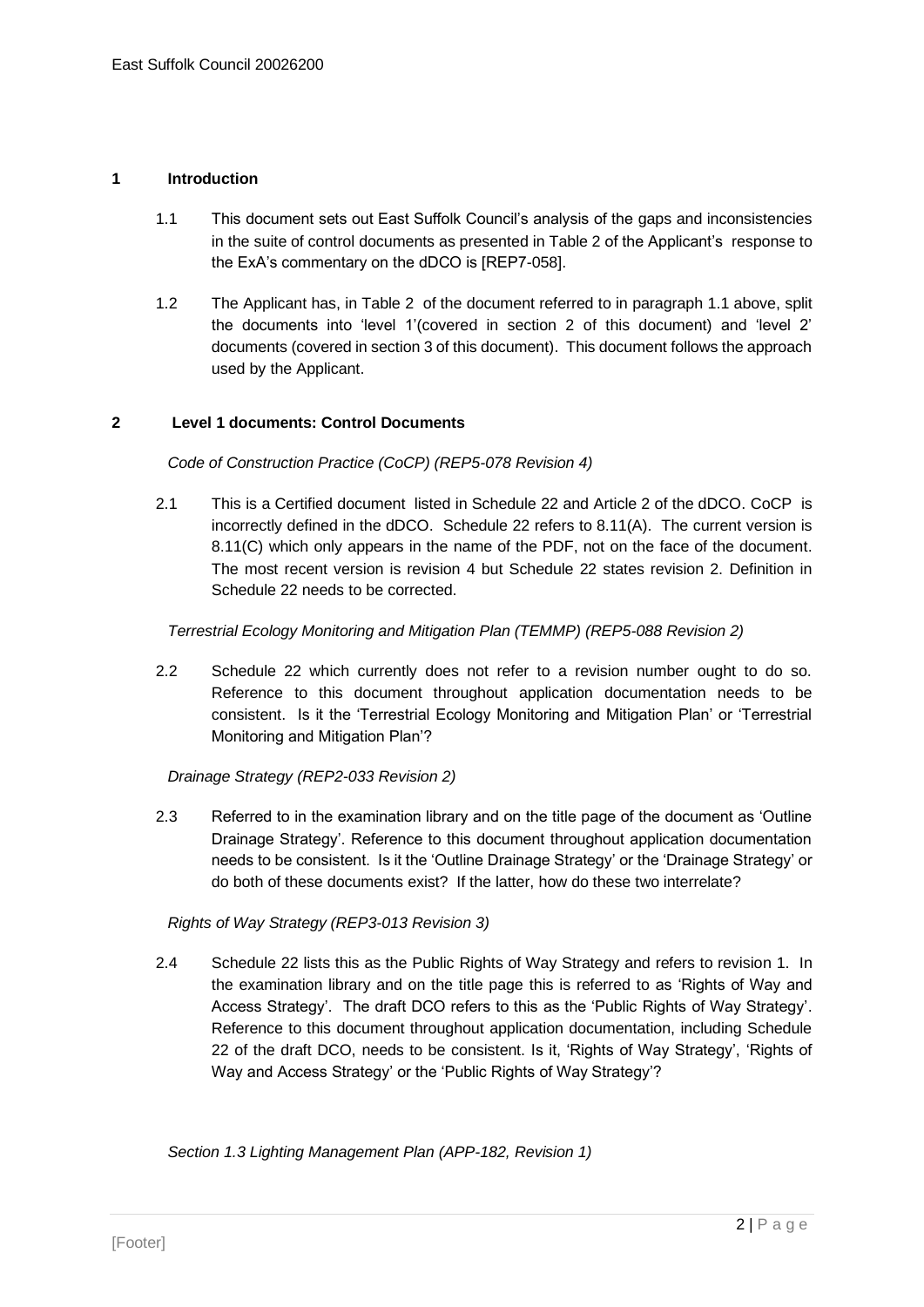2.5 Schedule 22 needs to be amended to refer to the correct document revision.

*Outline Landscape and Ecology Management Plan (OLEMP) (REP1-010, Revision 2)*

2.6 Schedule 22 needs to be amended to refer to the correct document revision.

*Fen Meadow Strategy (Volume 1, Chapter 2, Appendix 2A.9D of 6.14 of the ES)*

2.7 This document can be found under [\[AS-209\]](https://infrastructure.planninginspectorate.gov.uk/wp-content/ipc/uploads/projects/EN010012/EN010012-003019-SZC_Bk6_6.14_ESAdd_V3_Ch2_Appx2.9.A_D_Ecology%20Part%202%20of%202.pdf) not [AS-208] as suggested by the Applicant. Table 2 now also includes Draft Fen Meadow Plan [REP6-026] which is also now referred to in Schedule 22 of the dDCO

*Marsh Harrier Compensatory Habitat Report (REP3-053, Revision 1) and Marsh Harrier Habitat Report [REP2-119]*

2.8 Schedule 22 needs to be amended to refer to the correct document revisions.

*Two Village Bypass Landscape and Ecology Management Plan (REP5-077, Revision 2)*

2.9 Schedule 22 needs to be amended to refer to the correct document revision. Article 2 needs to be amended to provide a correct definition for this document, the document itself is titled "Two Village Bypass Landscape and Ecological Management Plan".

*Sizewell Link Road Landscape and Ecology Management Plan (REP5-076, Revision 2)*

2.10 Schedule 22 needs to be amended to refer to the correct document revision, the document itself is titled "Sizewell Link Road Landscape and Ecological Management Plan".

*Supply Chain Strategy*

2.11 . The Supply Chain Strategy is referred to in the Deed (REP7-041, tracked) on p. 56 as Doc 8.9. Appendix B should be given its PINS reference. However, the provisions for approval of the Supply Chain Work Plan pursuant to the SCWS-see pp. 67-69-are not clear, they appear to be "viewed and discussed".

*Monitoring and Mitigation Plan for Sandlings (Central) and Alde-Ore Estuary ( REP5-122, Revision 1)*

2.12 This document is referred differently on the face of it to how it is referred to in the Applicant's submission. Referred to in the examination library and on the title page of the document as 'Monitoring and Mitigation Plan for Sandlings (Central) and Alde, Ore and Butley Estuaries European Sites'.

*Conventional Waste Management Strategy (APP-194, Revision 1*)

- 2.13 This is referred to in the examination library and on the title page of the document as 'Waste management Strategy'. Is it the 'Conventional Waste Management Strategy' or is it the 'Waste Management Strategy'?
- 2.14 Provision in the CoCP for approval of the Waste Management Plan pursuant to this Strategy is unclear and not adequate.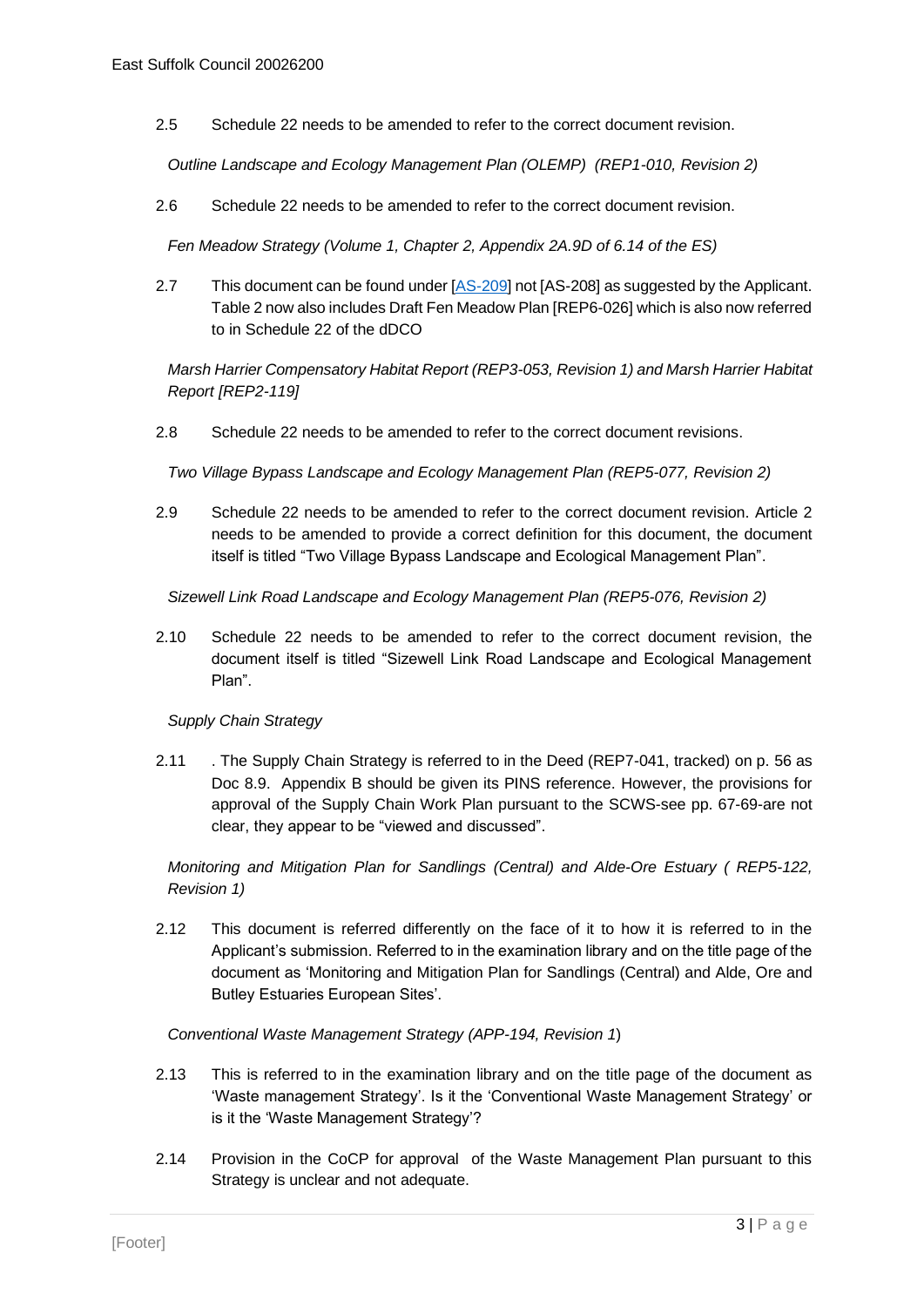### *Materials Management Strategy*

2.15 Provision in the CoCP for approval of the Waste Management Plan pursuant to this Strategy is unclear and not adequate.

#### *Implementation Plan*

2.16 The commitments within the Implementation Plan should be stronger or provided directly in the dDCO. 'Reasonable endeavours' are not sufficient. Separate submissions have been made in this regard.

#### **3 Level 2 documents: Documents for approval by discharging authority**

#### *Outline Dust Management Plan (Level 1 document: CoCP)*

The requirement in respect of the ODMP at 4.1.3 must ensure that the ODMP is approved prior to commencement of works (as per drafting for noise mitigation in CoCP 3.1.3). ESC understands that the Applicant proposes to make this change in the next iteration of the CoCP, to be submitted at Deadline 8.

*Site-specific written schemes of investigation (Level 1 document: OAWSI)*

3.1 There appears to be a lot of archaeological investigation still outstanding. Can the Applicant please clarify why this is?

#### *Site-specific post-excavation assessments (Level 1 document: OAWSI)*

3.2 Requirement 3(6)(a) to be amended to explicitly state that any post-excavation assessments are to be carried out in accordance with the OAWSI.

*Site-specific archaeological management plan*

3.3 This document is not provided. Further information on this document should be provided in the OAWSI.

#### *Footpath implementation plans (Level 1 document: Rights of Way Strategy)*

3.4 The Level 1 document (Rights of Way Strategy) should be amended to make it clear that any Footpath Implementation Plans must be in accordance with the Rights of Way Strategy.

*Landscape and ecology management plan (Level 1 document: Outline LEMP)*

3.5 The executive summary should be amended to refer to the 'Landscape and Ecology Management Plan rather than the 'Landscape and Ecological Management Plan'.

*Sediment Sampling Plan (Level 1 document: none)*

3.6 Applicant to confirm where this document can be located and what its purpose is.